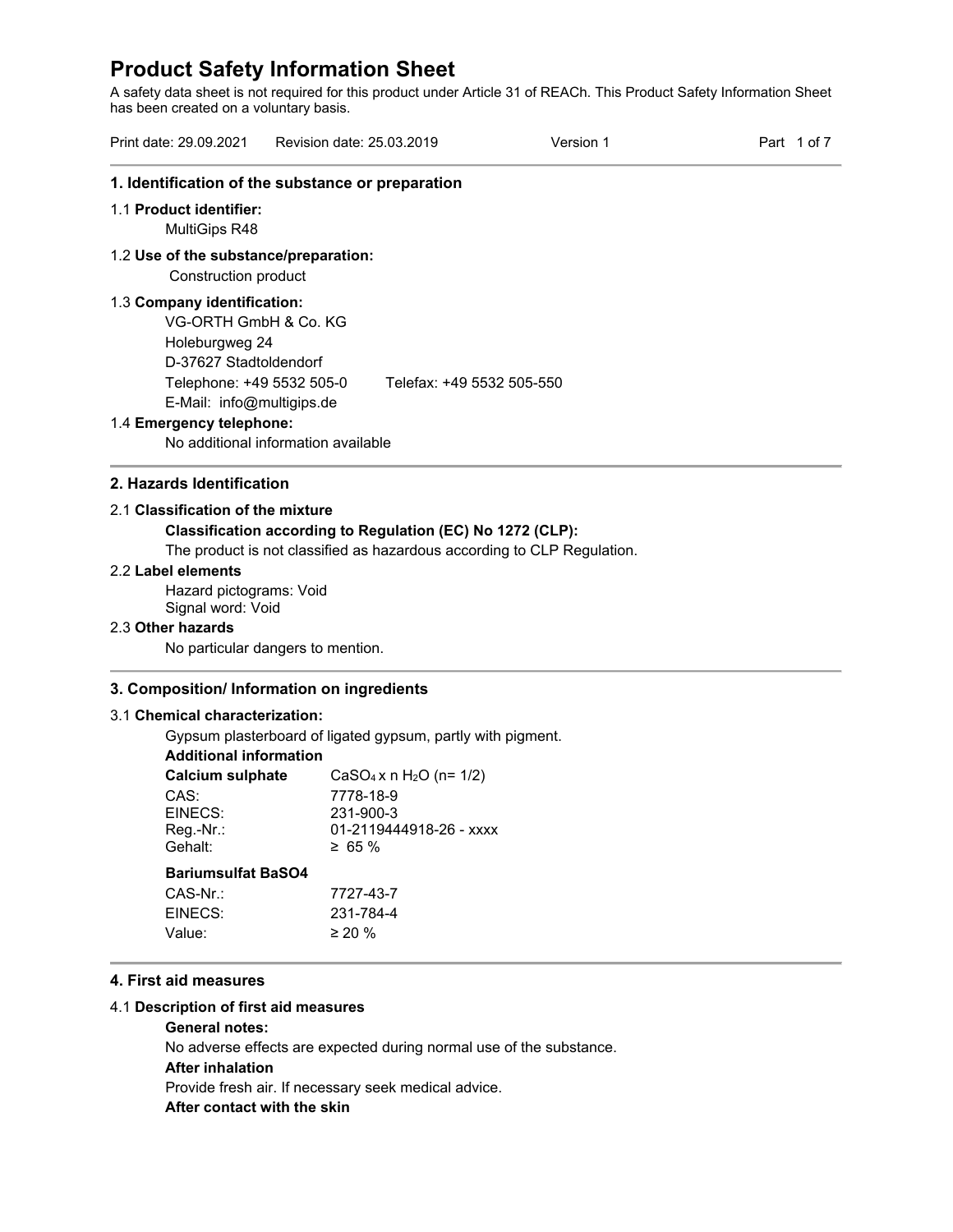A safety data sheet is not required for this product under Article 31 of REACh. This Product Safety Information Sheet has been created on a voluntary basis.

Print date: 29.09.2021 Revision date: 25.03.2019 Version 1 Part 2 of 7 Wash with plenty of water and soap. Clean contaminated clothing and shoes before use. If necessary seek medical advice.

#### **After contact with the eyes**

In case of contact with eyes flush immediately with plenty of flowing water for 10 to 15 minutes holding eyelids apart and consult an ophthalmologist.

# **After ingestion**

Rinse mouth immediately and drink plenty of water. Seek medical advice.

# 4.2 **Most important symptoms and effects, both acute and delayed**

No known other specific symptoms or effects to date.

### 4.3 **Indication of any immediate medical attention and special treatment**

No further relevant information available.

# **5. Firefighting measures**

#### 5.1 **Extinguishing media**

#### **Suitable extinguishing media**

Use extinguishing measures that are appropriate to local circumstances and the surrounding environment.

# **Extinguishing media which must not be used for safety reasons**

None

#### 5.2 **Special hazards arising from the substance or mixture**

None

# 5.3 **Advice for firefighters**

Product itself does not burn. Co-ordinate fire-fighting measures to the fire surroundings.

#### **6. Accidental release measures**

# 6.1 **Personal precautions, protective equipment and emergency procedures**

Ensure adequate ventilation.

Avoid dust formation.

Use personal protective equipment.

Product forms slippery surface when combined with water.

#### 6.2 **Environmental precautions**

Do not allow to enter sewers / surface or ground water.

# 6.3 **Methods and materials for retention and cleaning**

#### 6.3.1 **Prevention of spread**

All containers suitable for solids can be used.

#### 6.3.2 **Purification process**

Pick up mechanically, dry and place in suitable containers for disposal.

#### 6.3.3 **More information**

None.

## 6.4 **Reference to other sections**

No additional information available

# **7. Handling and storage**

# 7.1 **Precautions for safe handling**

# 7.1.1 **Recommendations for protective measures**

No special provisions if the product is used appropriately. **Avoid:** 

Dust dispersion. Inhalation of dust/particles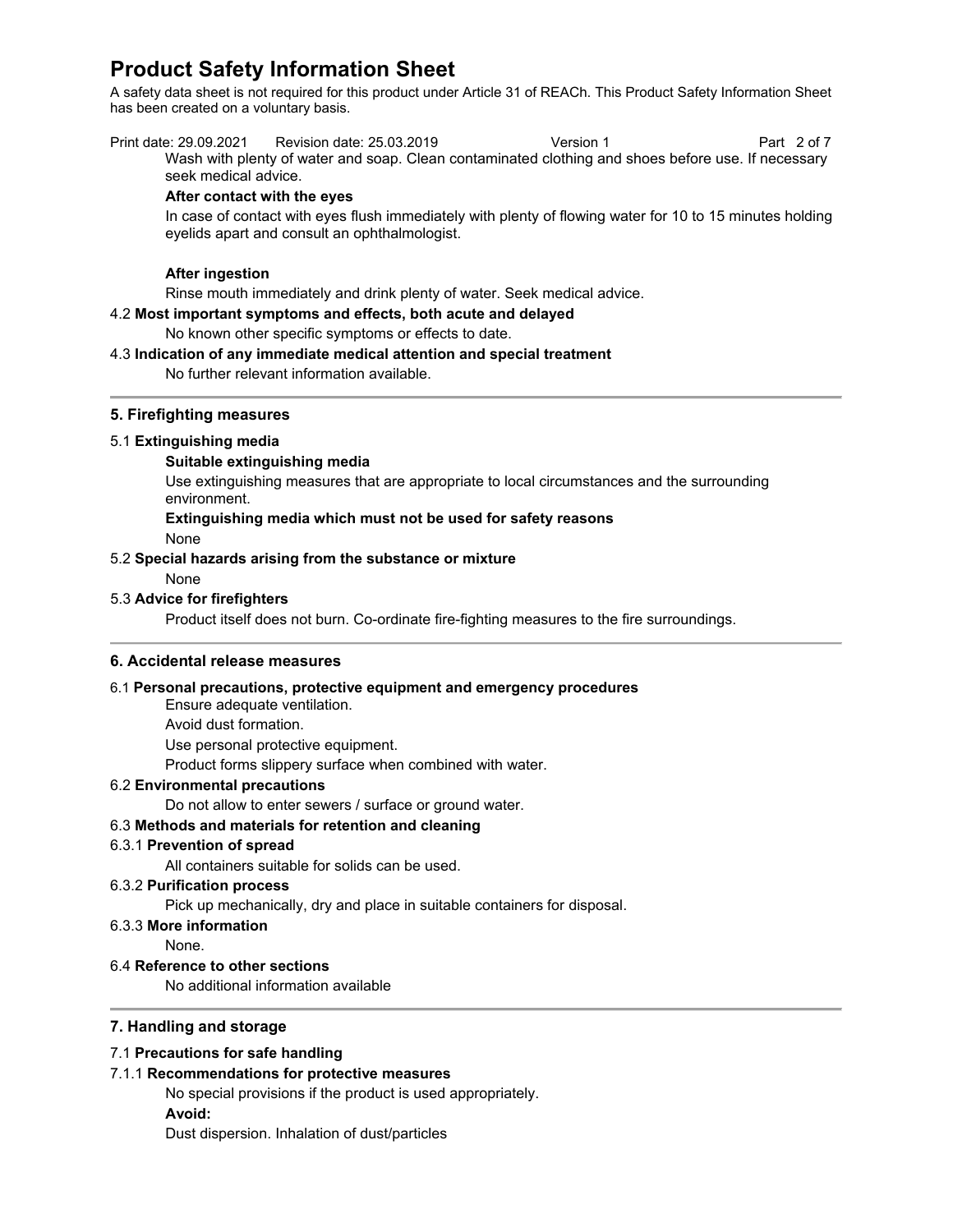A safety data sheet is not required for this product under Article 31 of REACh. This Product Safety Information Sheet has been created on a voluntary basis.

| Print date: 29.09.2021            | Revision date: 25.03.2019<br>Avoid contact with eyes and skin                                                                                               | Version 1                                    | Part 3 of 7 |
|-----------------------------------|-------------------------------------------------------------------------------------------------------------------------------------------------------------|----------------------------------------------|-------------|
| <b>Measures to prevent fire:</b>  |                                                                                                                                                             |                                              |             |
| Product itself does not burn.     |                                                                                                                                                             |                                              |             |
|                                   | No special fire protection measures are necessary.                                                                                                          |                                              |             |
|                                   |                                                                                                                                                             |                                              |             |
|                                   | <b>Environmental protection measures</b>                                                                                                                    |                                              |             |
|                                   | No special environmental protection measures are necessary.                                                                                                 |                                              |             |
|                                   | 7.1.2 Advice on general occupational hygiene:                                                                                                               |                                              |             |
|                                   | Do not to eat, drink and smoke in work areas. Wash hands after use.                                                                                         |                                              |             |
|                                   | Remove contaminated clothing and protective equipment before entering eating areas.                                                                         |                                              |             |
|                                   | 7.2 Conditions for safe storage, including any incompatibilities                                                                                            |                                              |             |
|                                   | Technical measures and storage conditions:                                                                                                                  | For safekeeping leave in original packaging. |             |
|                                   | Conditions for storage rooms and vessels:                                                                                                                   | No special requirements.                     |             |
| <b>Storage instructions:</b>      |                                                                                                                                                             | No relevant information available.           |             |
| 7.3 Specific end use(s)           |                                                                                                                                                             |                                              |             |
|                                   | No relevant information available.                                                                                                                          |                                              |             |
|                                   | 8. Exposure controls and personal protection                                                                                                                |                                              |             |
| 8.1 Control parameters            |                                                                                                                                                             |                                              |             |
|                                   | 8.1.1 Ingredients with limit values that require monitoring at the workplace                                                                                |                                              |             |
|                                   | CAS-Nr.: 7778-18-9 Calciumsulfat (50 - 100 %)                                                                                                               |                                              |             |
| AGW 6 mg/m <sup>3</sup> A, DFG    |                                                                                                                                                             |                                              |             |
|                                   | CAS-Nr.: 7727-43-7 Bariumsulfat (1 - 20 %)                                                                                                                  |                                              |             |
| AGW 3 mg/m <sup>3</sup> A, DFG    |                                                                                                                                                             |                                              |             |
| 8.1.2 Monitoring procedures       |                                                                                                                                                             |                                              |             |
| Local ventilation for indoor use. |                                                                                                                                                             |                                              |             |
|                                   | 8.1.3 Release of dangerous substances into the air                                                                                                          |                                              |             |
| None                              |                                                                                                                                                             |                                              |             |
|                                   | 8.1.4 Risk management measures for certain uses                                                                                                             |                                              |             |
| None                              |                                                                                                                                                             |                                              |             |
|                                   | 8.2 Limitation and monitoring of exposure                                                                                                                   |                                              |             |
|                                   | General protective and hygienic measures                                                                                                                    |                                              |             |
|                                   | Avoid contact with the eyes and skin.                                                                                                                       |                                              |             |
| Do not inhale dust/ smoke.        |                                                                                                                                                             |                                              |             |
| Wash hands after use.             |                                                                                                                                                             |                                              |             |
|                                   | Personal protective equipment                                                                                                                               |                                              |             |
| <b>Respiratory protection:</b>    |                                                                                                                                                             |                                              |             |
|                                   | Required when dusts are generated Filter FFP2                                                                                                               |                                              |             |
| Hand protection:                  |                                                                                                                                                             |                                              |             |
|                                   | By long-term hand contact wear protective gloves. The glove material has to be impermeable and<br>resistant to the product/ the substance/ the preparation. |                                              |             |
|                                   | Material of gloves: Cotton gloves impregnated with nitrile.                                                                                                 |                                              |             |
|                                   | Penetration time of glove material:                                                                                                                         |                                              |             |
|                                   | The exact breakthrough time is only available from glove producers.                                                                                         |                                              |             |
|                                   | Eye protection: In case of product splashes use protective glasses.                                                                                         |                                              |             |
|                                   | <b>Body protection: Protective work clothing</b>                                                                                                            |                                              |             |
|                                   |                                                                                                                                                             |                                              |             |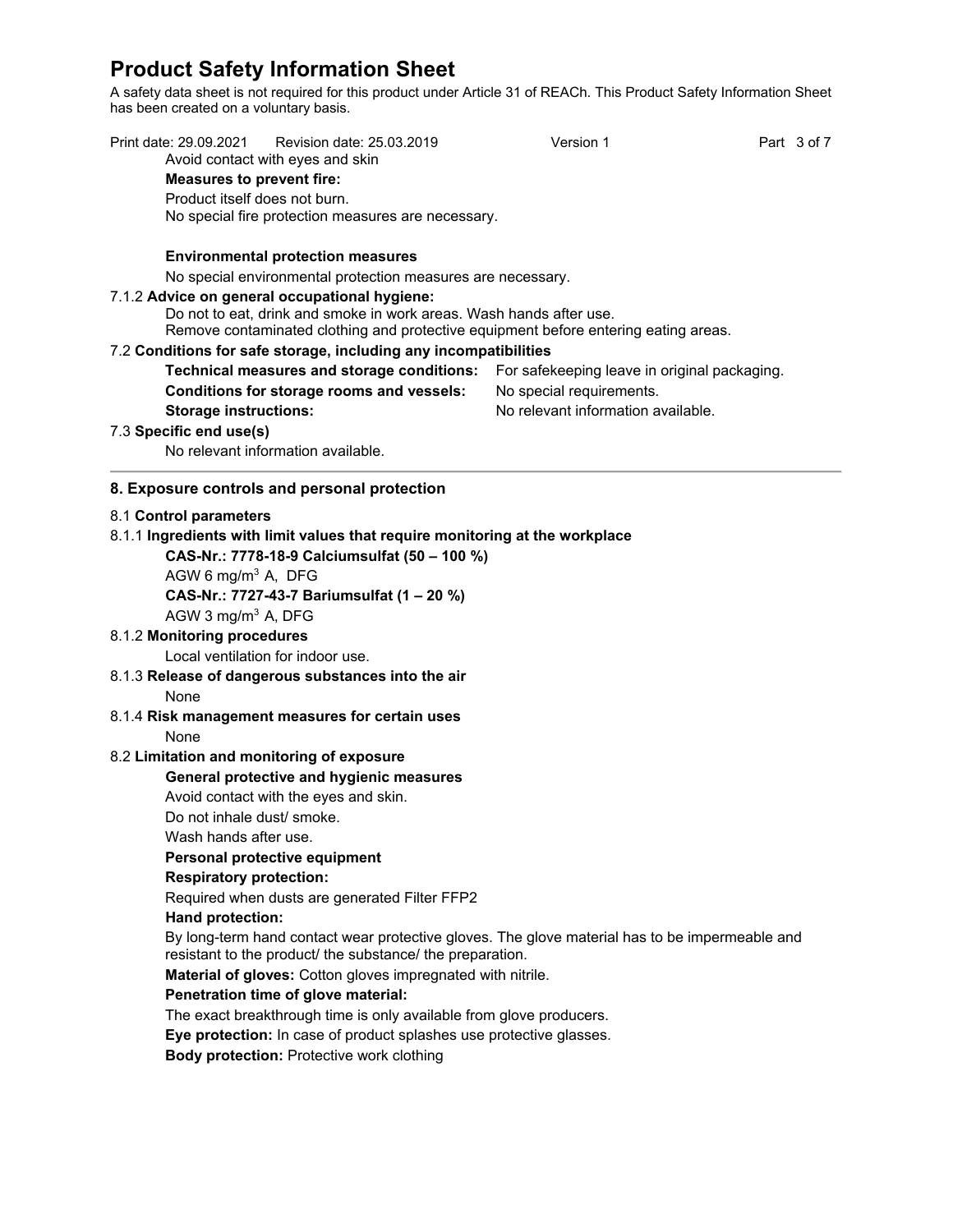A safety data sheet is not required for this product under Article 31 of REACh. This Product Safety Information Sheet has been created on a voluntary basis.

| Print date: 29.09.2021 | Revision date: 25.03.2019 | Version 1 | Part 4 of 7 |
|------------------------|---------------------------|-----------|-------------|
|                        |                           |           |             |

# **9. Physical and chemical properties**

#### 9.1 **Information on basic physical and chemical properties**

| Form:                                    | block                      |
|------------------------------------------|----------------------------|
| Colour:                                  | red                        |
| Odour:                                   | odourless                  |
| Odour threshold:                         | not applicable             |
| pH-value                                 | Solubility in water: ca. 7 |
| Melting point / freezing point:          | not applicable.            |
| Initial boiling point and boiling range: | not applicable.            |

| Flash point:               | not applicable. |
|----------------------------|-----------------|
| Evaporation rate:          | not applicable. |
| Flammability (solid, gas): | not flammable.  |
| Vapour pressure:           | not applicable. |
| Vapour density:            | not applicable. |

#### 9.2 **More information**

Thermal decomposition of gypsum: CaSO<sub>4</sub> x  $1/2$  H<sub>2</sub>O and H<sub>2</sub>O ca.  $140^{\circ}$ C CaO and  $SO<sub>3</sub>$  ca. 1000 $^{\circ}$ C

### **10. Stability and reactivity**

#### 10.1 **Reactivity**

No materials known.

#### 10.2 **Chemical stability**

The mixture is stable under normal ambient and anticipated storage and handling conditions of temperature and pressure.

# 10.3 **Possibility of hazardous reactions**

No dangerous reactions known.

# 10.4 **Conditions to avoid**

No further relevant information available

#### 10.5 **Incompatible materials**

No incompatible materials known.

# 10.6 **Hazardous decomposition products**

No hazardous decomposition products known.

#### **11. Toxicological Information**

#### 11.1 **Information on toxicological effects**

For the substance calcium sulphate

| <b>Relevant hazard class</b> | <b>Effect dose</b> | <b>Species</b> | Method   | <b>Remark</b>                |
|------------------------------|--------------------|----------------|----------|------------------------------|
| Acute oral toxicity          | LD50               | Rat.           | OECD 420 |                              |
|                              | $> 1581$ mg/kg bw  |                |          |                              |
| Acute dermal toxicity        | n/a                |                |          | No dermal toxicity envisaged |
|                              |                    |                |          | due to low potential for     |
|                              |                    |                |          | absorption                   |
| Acute inhalative toxicity    | $LC50 > 2.61$ mg/L | Rat            | OECD 403 | Maximum attainable dose      |
| Reproductive toxicity        | <b>NOAEL</b>       | Rat            | OECD 422 | No signs of reproductive     |
|                              | 790 mg/kg bw       |                |          | toxicity observed            |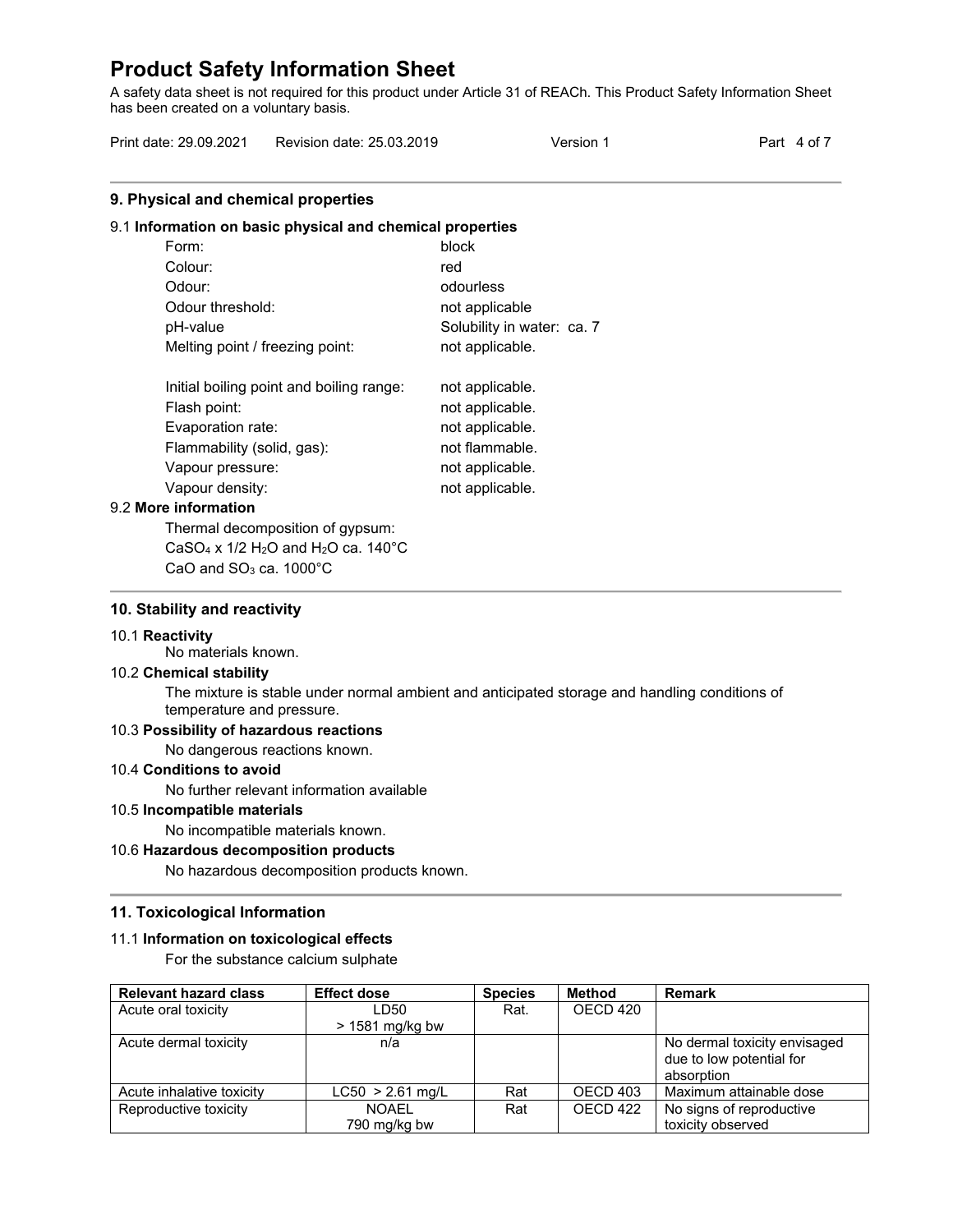A safety data sheet is not required for this product under Article 31 of REACh. This Product Safety Information Sheet has been created on a voluntary basis.

Print date: 29.09.2021 Revision date: 25.03.2019 Version 1 Version 1 Part 5 of 7

| Skin corrosion/irritation:                                              | not applicable |
|-------------------------------------------------------------------------|----------------|
| Serious eye damage/irritation:                                          | not applicable |
| Respiratory or skin sensitization:                                      | not applicable |
| Germ cell mutagenicity:                                                 | not applicable |
| Carcinogenicity:                                                        | not applicable |
| STOT for single exposure:                                               | not applicable |
| STOT on repeated exposure:                                              | not applicable |
| Aspiration hazard:                                                      | not applicable |
| Information on the likely routes of exposure                            |                |
| Inhalation of dust.                                                     |                |
| Symptoms related to the physical, chemical and toxicological properties |                |
| No specific symptoms or effects known.                                  |                |

**Interactions**

None known.

# **12. Ecological Information**

# 12.1 **Toxicity**

For the substance calcium sulphate

| <b>Aquatic Toxicity</b>                                              | <b>Effect</b><br>dose          | <b>Exposure</b><br>period | <b>Species</b>               | <b>Method</b>      | <b>Assessment</b>                           | <b>Remark</b> |
|----------------------------------------------------------------------|--------------------------------|---------------------------|------------------------------|--------------------|---------------------------------------------|---------------|
| Acute fish toxicity                                                  | LC50<br>$>79$ mg/L             | 96 h                      | Japanese rice<br>fish        | <b>OECD</b><br>203 | Harmless to the<br>tested<br>concentration. | LIMIT-Test    |
| Acute daphnia<br>toxicity                                            | EC <sub>50</sub><br>$>79$ mg/L | 48 h                      | Daphnia magna                | OECD<br>202        | Harmless to the<br>tested<br>concentration  | LIMIT-Test    |
| Acute alga toxicity                                                  | E <sub>50</sub><br>$> 79$ mg/L | 72 h                      | Selenastrum<br>capricornutum | OECD<br>201        | Harmless to the<br>tested<br>concentration  | LIMIT-Test    |
| Toxicity opposite to<br>sewage treatment<br>plants<br>microorganisms | EC 50<br>>790 mg/L             | 3 <sub>h</sub>            | Belebtschlamm                | OECD<br>209        | Harmless for<br>microorganismen             |               |

No toxicities observed after neutralization.

The substance can hydrolyze to calcium and sulfate ions.

The listed effects can partly be attributed to decomposition products.

The environmental data were measured on the hydrolyzed product.

# 12.2 **Persistence and degradability**

# **Abiotic degradation, physical and photochemical degradation**

The product rapidly hydrolyzes calcium and sulfate ions in the presence of water.

The individual components are difficult to eliminate from the water.

# 12.3 **Bioaccumulative potential**

No indication of bioaccumulation potential.

# 12.4 **Mobility in soil**

Water-soluble solid calcium sulfate. Calcium sulfate is a natural component in soils.

In case of penetration into the ground the product is mobile and can contaminate the ground water.

# 12.5 **Results of PBT and vPvB assessment**

The product does not meet the criteria for classification as PBT or vPvB.

# 12.6 **Other adverse effects**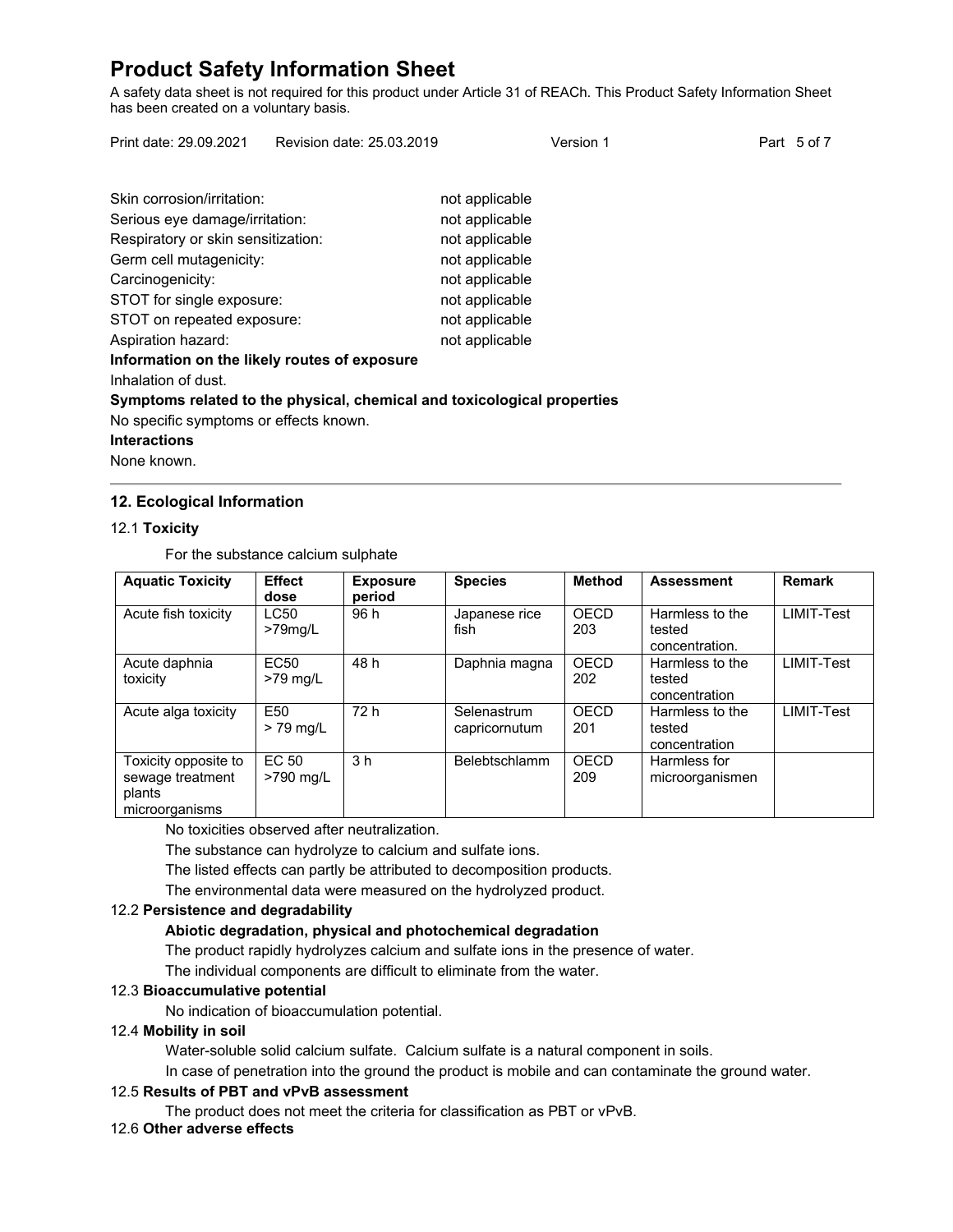A safety data sheet is not required for this product under Article 31 of REACh. This Product Safety Information Sheet has been created on a voluntary basis.

| Print date: 29.09.2021 | Revision date: 25.03.2019                 | Version 1 | Part 6 of |
|------------------------|-------------------------------------------|-----------|-----------|
|                        | No further relevant information available |           |           |

#### **13. DISPOSAL CONSIDERATIONS**

#### 13.1 **Product:**

# **EAK/AVV waste code:**

17 08 02 Building material made of gypsum, with the exception of those falling under 17 08 01

- 17 09 04 Mixed construction and demolition waste with the exception of those falling under 17 09 01,
- 17 09 02 and 17 09 03

#### 13.2 **Packaging:**

Non-contaminated, completely emptied packages may be recycled.

#### **14. Transport information**

No dangerous good in the sense of these transport regulations.

| 14.1 UN number:                    | None.           |
|------------------------------------|-----------------|
| 14.2 UN proper shipping name:      | Not applicable. |
| 14.3 Transport hazard class:       | Not applicable. |
| 14.4 Packing group:                | Not applicable. |
| 14.5 Environmental hazards:        | None.           |
| 14.6 Special precautions for user: | None.           |
|                                    |                 |

14.7 **Transport in bulk according to Annex II of MARPOL 73/78 and the IBC Code:** Not applicable.

# **15. Regulatory information**

# 15.1 **Safety, health and environmental regulations/legislation specific for the substance or mixture**

Guidline 2012/18/EU **National legislation:** Germany Water hazard class (WGK): slightly hazardous to water (WGK 1) **Chemical Safety Assessment:** 

The chemical safety assessments on the substances calcium sulfate has been considered for this data sheet.

# **16. Other Information**

A safety data sheet is not required for this product under Article 31 of REACh. This Product Safety Information Sheet has been created on a voluntary basis.

#### **Abbreviations and acronyms**

GHS/CLP: Globally Harmonized System of Classification and Labelling of Chemicals EINECS: European Inventory of Existing Commercial Chemical Substances CAS: Chemical Abstracts Service (division of the American Chemical Society)

VG-ORTH GmbH & Co. KG Holeburgweg 24 D-37627 Stadtoldendorf Tel: +49 5532 505-0 Fax +49 5532 505-550

# **Further information**

Information and instructions provided in this SDS are based on the current state of scientific and technical knowledge at the date of issue indicated. It should not be construed as any guarantee of